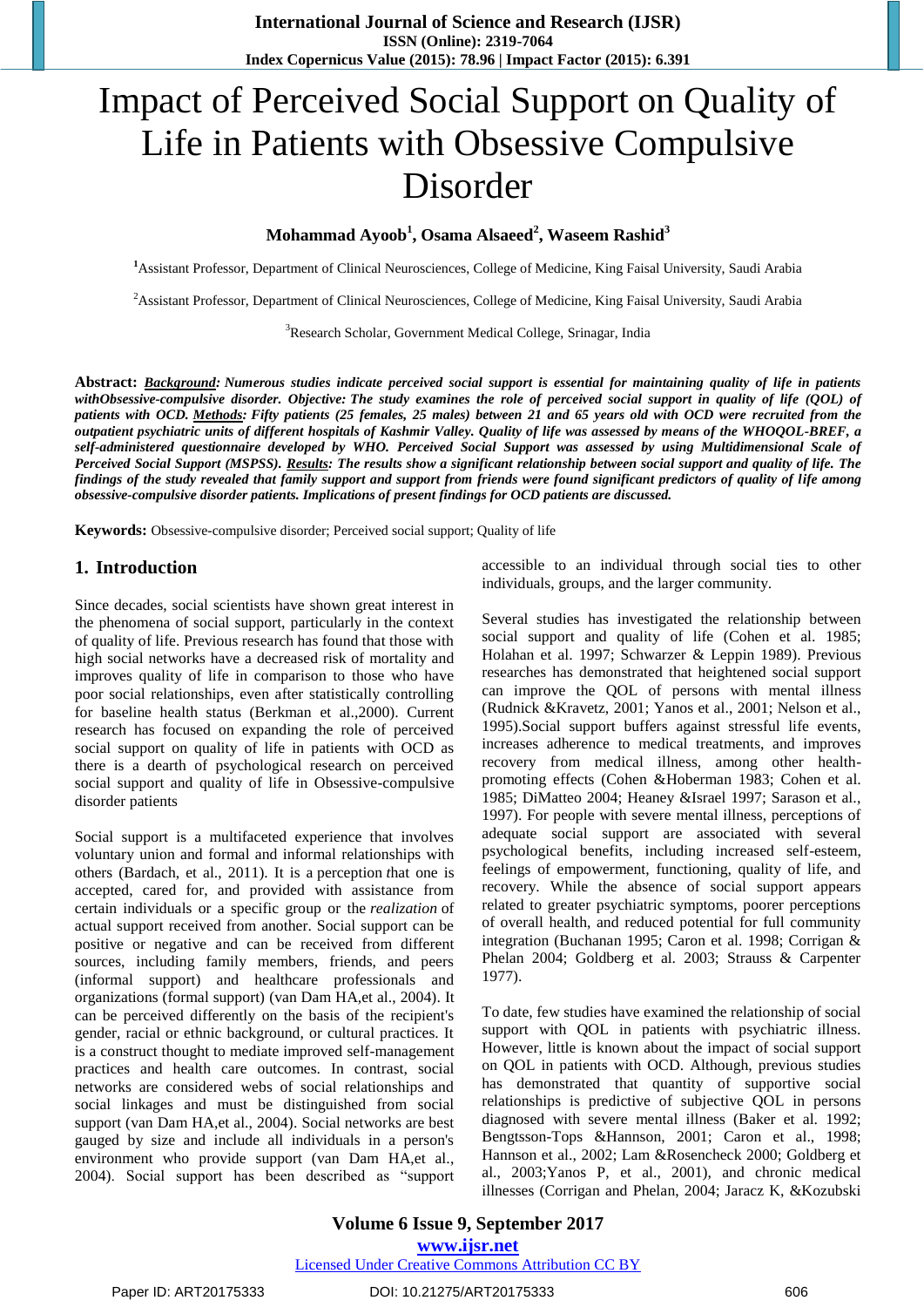W. 2003; Yen et al., 2004).However, the relationship between QOL and social support in patients with OCD is still unknown. Further studies are needed to examine the impact of social support and other demographic factors on QOL in patients with OCD.

## **2. Importance of the Study**

The present study would help health professionals to broaden their concept of problem outcome to include dimensions of social support and QOL of patients with OCD. The assessment of subjective experience of patients with OCD would further help health professionals to have more in depth knowledge of patients' inner world and provide better treatment options by enhancing social support network. Patients would have the opportunity to know about their subjective world rather than being evaluated objectively by clinician alone, which is rather unreliable. Policy makers and healthcare providers would be able to articulate policy and therapeutic management measures including OCD patient's quality of life experiences.

# **3. Method**

Participants: Fifty patients (25males and 25 females) with obsessive compulsive disorder were recruited from the outpatient psychiatric units of different hospitals of Kashmir Valley. A psychiatrist systematically assessed all patients to confirm the diagnosis of OCD using the structured Mini-International Neuropsychiatric Interview (Sheehan, et al. 1998) based on the diagnostic schemes of the  $4<sup>th</sup>$  edition of the Diagnostic and Statistical Manual of Mental Disorders– Text Revision (DSM-IV-TR; American Psychiatric Association, 2000). The age of these participants ranged from 21 to 65 years.

# **4. Measures**

**World Health Organization Quality of Life Assessment – Abbreviated Version (WHOQOL-BREF).** Quality of life was measured by using WHOQOL-BREF. The scale comprises of twenty six items, each one rated according to five levels of severity, covering four domains: physical health, psychological health, social relations, and environment. For each domain, scores may range from 0 to 100. In this scale high score indicates better quality of life.

**Multidimensional Scale of Perceived Social Support (MSPSS).**The MSPSS (Zimet,Dahlem, Zimet, & Farley, 1988) is a 12-item scale developed to assess perceived social support from three different sources, i,e., family, friends, and a significant other. Respondents are asked to rate each item on a 7-point Likert scale ranging from "1" (strongly disagree) to "7" (strongly agree). No items are reverse scored. The MSPSS produces three scores. The Cronbach's coefficient alpha values in Zimet et al. (1988) were .91, .87, and .85 for Significant Other, Family, and Friends subscales respectively. In the present sample the internal consistency reliability (Cronbach's alpha) of this measure were .85, .80 and .94 for the Significant Other, Family, and Friends subscales, respectively. The full scale Cronbach alpha value in the present study was .85.

#### **Procedure**

After seeking required permission from hospital authorities, Participants were diagnosed with OCD according to the Diagnostic and Statistical Manual of Mental Disorder – Fourth Edition – Text Revision (DSM-IV-TR; American Psychiatric Association, 2000)criteria. Participants were given information about the study and presented with the option of taking part. Written consent was received by all persons choosing to participate in the study.

After seeking consent, a suitable time and date was fixed for data collection. Before administering the questionnaire, the purpose of the study was again explained to the participants and they were assured that their responses will be kept confidential and will be used only for research and academic purpose only. A good rapport was build with the participants for getting correct responses. Some necessary instruction and guidelines were provided to them for properly filling the questionnaire. After this, the questionnaires were provided to them and they were requested to fill-up the questionnaire as per the instructions given in the questionnaire. It took an average of 20 minutes for the participants to complete the questionnaire. After completion of the questionnaire participants returned the questionnaire and they were thanked for their participation and cooperation.

#### **Statistical Analysis of Data**

The data were first exported to Microsoft Excel and then to Statistical Package for Social Sciences (SPSS) computer software used for quantitative statistical analyses. Prior to analysis, all variables were screened for possible code. To test the study research hypotheses, descriptive (mean, standard deviation, percentage etc.), and multivariate statistical method were used. Stepwise multiple regression analysis was applied to examine the role of perceived social support on quality of life of the participants. For this, separate analysis was run for each aspect of quality of life.

# **5. Result**

## **Role of Perceived Social Support in Quality of Life**

In order to examine whether perceived social support predicted quality of life of the participants, stepwise multiple regression analysis was applied separately for each aspect of quality of life. Result presented in Table 1 clearly indicate that while predicting physical health from all the four methods of perceived social support only family ( $\beta$  = .34, *t*  $= 2.56, p < .01$  could enter in the equation explaining 12% variance in the physical health  $R^2 = .12$ ,  $F(1, 48) = 6.55$ ,  $p$ <.01. This indicates that participants using family social support reported significantly greater quality of life. None of the other perceived social support was found predicting variance in the physical health scores of the participants. When predicting psychological health from all four perceived social support, only family support ( $\beta$  = .39, *t* = 2.95,  $p \lt 0.01$  was found significant predictor of psychological health which explained 13% variance in dependent measure  $R^2 = .13$ ,  $F(1, 48) = 2.95$ ,  $p < .01$ . This shows that patients using family support reported better quality of life. None of the other perceived social support was found predicting variance in the scores on psychological health of the participants.

**Volume 6 Issue 9, September 2017 <www.ijsr.net>** [Licensed Under Creative Commons Attribution CC BY](http://creativecommons.org/licenses/by/4.0/)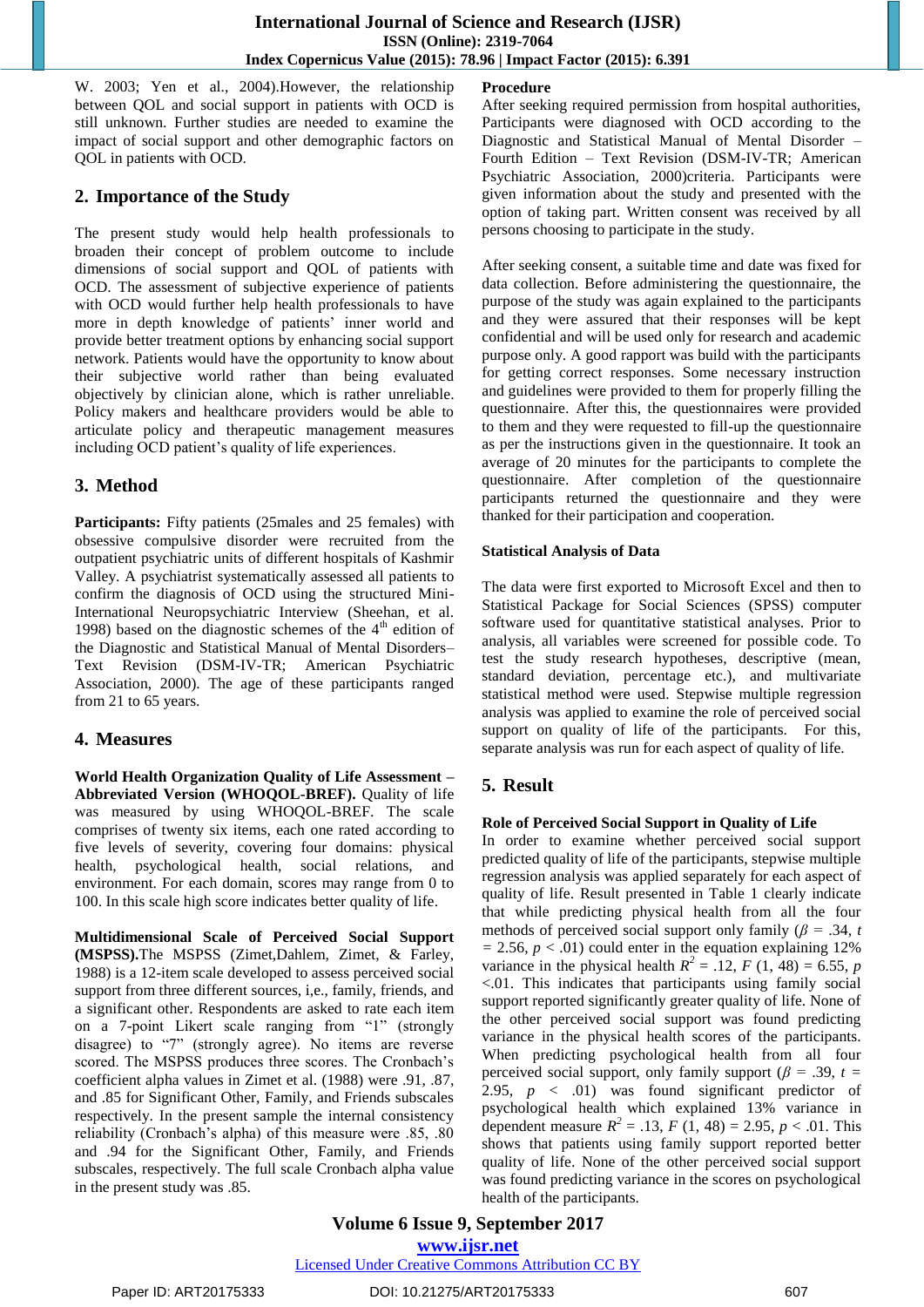| Table 1: Result of Stepwise Multiple Regression to predict Quality of Life from Perceived Social Support |            |       |           |                  |        |     |          |              |  |
|----------------------------------------------------------------------------------------------------------|------------|-------|-----------|------------------|--------|-----|----------|--------------|--|
| Criterion variables                                                                                      | Predictors | $R^2$ | F(1, 48)  | $\boldsymbol{b}$ | $SE-b$ |     |          | 95% CI       |  |
| Physical Health                                                                                          | Family     | .12   | $6.55**$  | .10              | .03    | .34 | $2.56**$ | $.02 - .18$  |  |
| Psychological Health                                                                                     | Family     | .13   | $8.70**$  | .20              | .06    | .39 | $2.95**$ | $.06 - .33$  |  |
| <b>Social Relation</b>                                                                                   | Family     | .27   | $17.66**$ | .27              | .06    | .51 | $4.20**$ | $.14 - .40$  |  |
|                                                                                                          | Family     | .38   | $14.42**$ | .23              | .06    | .44 | $3.77**$ | $.00 - .11$  |  |
|                                                                                                          | Friends    |       |           | .16              | .05    | .34 | $2.90**$ | $.00 - .05$  |  |
| Environment                                                                                              | Family     | .16   | $9.59**$  | .35              | .11    | .40 | $3.09**$ | $.12 - .58$  |  |
| Overall Quality of Life                                                                                  | Family     | .23   | $14.50**$ | 1.06             | .28    | .48 | $3.80**$ | $.50 - 1.62$ |  |

#### **International Journal of Science and Research (IJSR) ISSN (Online): 2319-7064 Index Copernicus Value (2015): 78.96 | Impact Factor (2015): 6.391**

\**p <*.05.*\*\*p <* .01.

While predicting social relations from scores on various perceived social support, at step 1, family support was found as significant predictor of social relations ( $\beta$  = .51, *t* = 4.20, *p* < .01), which accounted for 27% variance in the scores on criterion variable  $R^2 = .27$ ,  $F(1, 48) = 17.66$ ,  $p < .01$ . At step 2, when support from friends was entered in the equation it significantly predicted change in the scores on social relations ( $\beta$  = .34,  $t$  = 2.90,  $p < .01$ ) explaining 11% variance in dependent measure. Both these variables jointly explained 38% variance in the score on social relations which was significant  $R^2 = .38$ ,  $F(1, 48) = 14.42$ ,  $p < .01$ . Result revealed that family support and support from friends was positively related to social relations, this mean that with increasing family support and support from friends social relations increasing significantly

When predicting environmental aspect of quality of life from all four perceived social support, only family support (*β =*  .40,  $t = 3.09$ ,  $p < .01$ ) was found significant predictor of environmental aspect of quality of life which explained 16% variance in dependent measure  $R^2 = .16$ , *F* (1, 48) = 9.59, *p* < .01. This shows that participants using family support reported good quality of life. None of the other perceived social support was found predicting variance in the scores on environmental aspect of quality of life of the participants. Finally, when predicting overall quality of life from scores on different perceived social support, it was observed that again family support significantly predicted overall quality of life ( $\beta$  = .48,  $t = 3.80, p < .01$ ) accounting for 23% variance in the scores on dependent measure  $R^2 = .23$ , *F* (1,  $48$ ) = 14.50,  $p < .01$ . These result clearly revealed that greater use of family support improved overall quality of life of the participants.

## **6. Discussion**

The aim of the present study was to examine the role of perceived social support on quality of life in patients with OCD, as no research has been reported in the research literature examining role of these variables. The present study is perhaps the first to reveal the role of perceived social support variables on quality of life among patients with OCD. Results of stepwise multiple regression analysis revealed perceived social support as significant predictors of scores on the measure of quality of life where family support was found positively and significantly related to different measures of quality of life. This shows that participants who used family support showed better quality of life. However,

the participants of the present study received the highest scores of perceived social support in the perceived social support from family might be due the fact that the majority of the participants included in the study were married and lived with children. Moreover, since family members of Kashmiri culture prefer living together, have strong family ties, display strong coordination and are aware of the importance of the family, this result is an expected one and is consistent with cultural properties of Kashmir. High mean scores for the perceived social support from family can be considered as a positive finding, which indicates that the patients with OCD are provided enough social support by their families. Family is the greatest source of help for the patients to deal with the effects of a chronic disease.These findings clearly supported the hypothesis that perceived social support determine the quality of life of the patients with OCD. The results presented here reinforce previous findings on the importance of social support to quality of life (Goldberg et al, 2003; Hirabayashi, et al, 2002; Mares et al, 2002; Nunes, J. 1995; Nelson, et al., 1995;Sharir, 2007;Swindells, et al., 1995). This study also showed a novel association between perceived social support and the QOL in patients with OCD. Other novel features of the study were an examination of the relationship between support from friends and QOL.

Social support from friends was also significantly and positively related to social relation aspect of quality of life and was almost a significant predictor of this aspect of QOL. These findings support those found in previous studies, which show that social support from friends was significantly correlated with quality of life (Sharir, 2007).There was a special significance for social support from friends for most of the study participants. Almost all of the OCD patients reported having some form of friendship with other psychiatric patients. Due in part to the enduring nature of their mental illness, most patients did not report having regular contact with their family members; moreover, most did not maintain regular relationships with a significant other. Of the subcomponents of social support, it would therefore be logical to conclude from these results that social support from family and friends exerted the strongest influence on quality of life in patients with OCD.

The present study suffered from a number of limitations. The study design was cross-sectional with a small sample size and participants with OCD are drawn from hospitals and hence not representative of the general population in

## **Volume 6 Issue 9, September 2017 <www.ijsr.net>**

[Licensed Under Creative Commons Attribution CC BY](http://creativecommons.org/licenses/by/4.0/)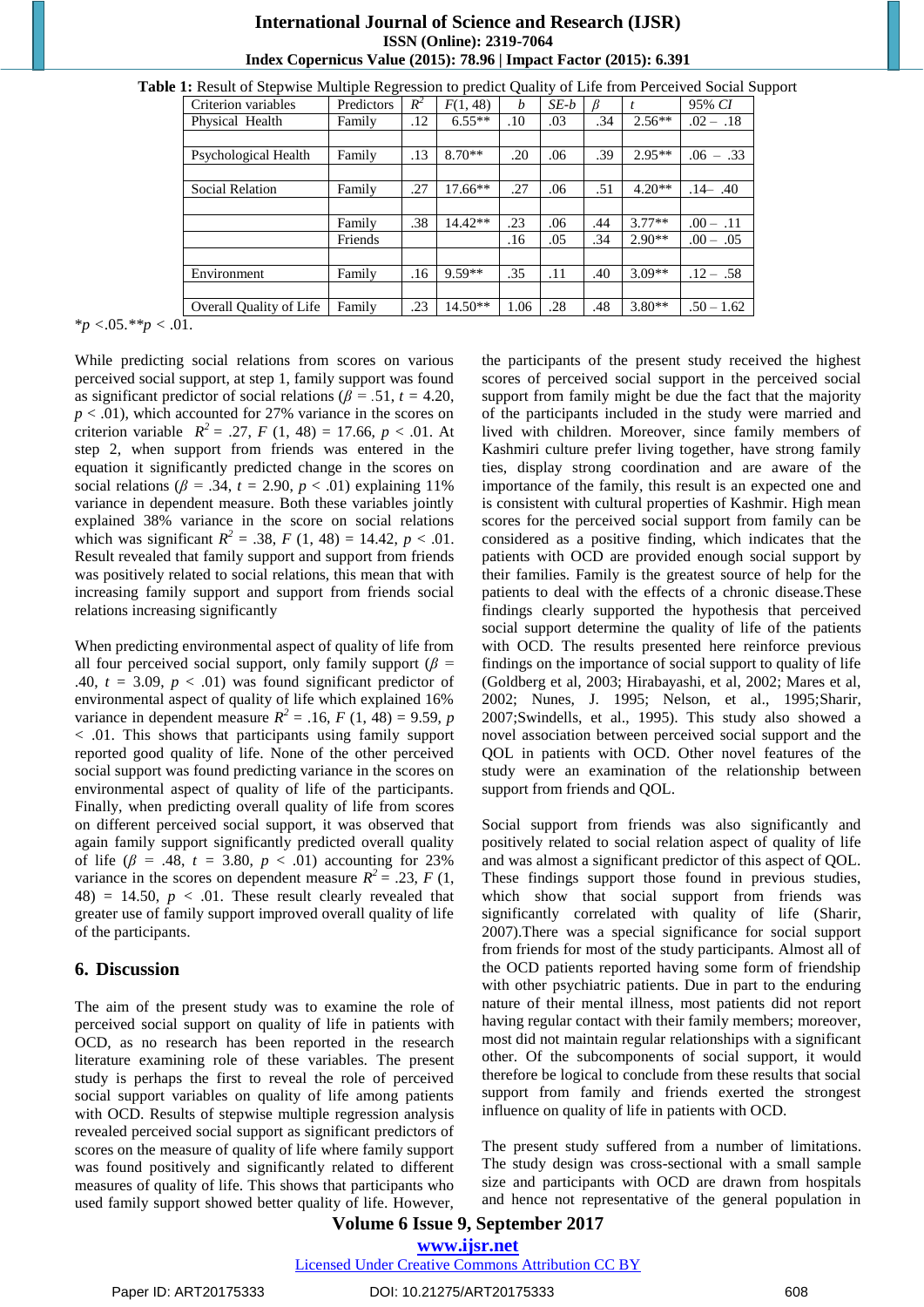Kashmir. Therefore, the findings can be generalized to hospital patients with OCD rather than to general population of Kashmir. Other limitation was related to the selfassessment tools instead of face-to-face diagnostic interviews. Notably, what participants report on the selfadministered questionnaire reflects its face value, which is a weak measure of validity.

Despite the above limitations, the present investigation contributes substantially and uniquely to research on social support and quality of life of patients with OCD. Findings from this study have broadened our understanding of perceives social support and its role on quality of life of patients with OCD. These findings have important implications for professionals in research, and health care practice. The present study highlights the importance of social support and how it impacts quality of life. Future research can gain more insight into potential causal relationships by studying the impact of social support over time, via a longitudinal format. Future research should seek to gain a more clear understanding of the types of interventions that might impact this population. Future research should also attempt to understand what type of support might be most beneficial to OCD patients. Perhaps a study that examined the relationship between types of social support for quality of life might provide insights into what type of interventions are most helpful. It would be interesting for future research to examine other factors that might influence perceived social support in OCD patients, such as religion, family involvement, etc. to determine if these factors impact quality of life.

#### **7. Conflict of Interest Statement**

There are no potential conflicts of interest or any financial or personal relationships with other people or organizations that could inappropriately bias conduct and findings of this study.

## **8. Role of funding sources**

The funding sources did not play a role in the study conceptualization or design; collection, analysis, or interpretation of data; writing of the manuscript; or the decision to submit the article for publication.

## **9. Contributors**

Dr. Mohammad AyoobLone and Waseem Kakroo developed the initial concept for thismanuscript, conducted the literature review, and wrote the manuscript. Dr. Osama Alsaeed contributed to the conceptualization of the study, offered motivation and substantive feedback for the manuscript, and assisted with editing the paper. All authors have agreed and approved the final manuscript.

## **10. Acknowledgements**

I would like to thank patients who was important to the successful realization of this research, and extend my special thanks to different psychiatric departments of Kashmir valley.

## **References**

- [1] American Psychiatric Association, (2000). *Diagnostic and Statistical Manual of Mental Disorders–Text Revision* (DSM-IV-TR). Washington, DC
- [2] Baker, F., Jodrey, D., &Intagliata, J. (1992). Social support and quality of life of community support clients. *Community Mental Health Journal,* 28, 397-402.
- [3] Berkman L. F, Glass T, Brissette I, Seeman T. E. (2000). From social integration to health: Durkheim in the new millennium. *Social Science Medicine*. 51:843–857.
- [4] Bengtsson-Tops A. & Hansson L. (2001). Quantitative and qualitative aspects of the social network in schizophrenic patients living in the community. Relationship to sociodemographic characteristics and clinical factors and subjective quality of life. International. *Journal of Social Psychiatry.* 47(3): 67- 77.
- [5] Bardach S., Tarasenko Y., Schoenberg N. E. (2011). The role of social support in multiple morbidity: selfmanagement among rural residents. *Journal of Health Care for the Poor and Underserved.* 22:756–771.
- [6] Blixen, C. E. &Kippes, C. (1999). Depression, social support, and quality of life in older adults with osteoarthritis. *Image -The Journal of Nursing Scholarship,* 31, 221-227.
- [7] Buchanan, J. (1995). Social support and schizophrenia: A review of the literature. *Archives of Psychiatric Nursing,* 9(2), 68–76.
- [8] Caron, J., Tempier, R., Mercier, C., &Leouffre, P. (1998). Components of social support and quality of life in severely mentally ill, low income individuals and a general population group. *Community Mental Health Journal,* 34(5), 459–475.
- [9] Cicek E, Cicek IE, Kayhan F, Uguz F, Kaya N. Quality of life, family burden and associated factors in relatives with obsessive-compulsive disorder. *General Hospital Psychiatry*. 2013;35(3):253-258.
- [10] Corrigan P.W., and Phelan S.M. (2004). Social Support and Recovery in People with Serious Mental Illness. *Community Mental Health Journal.* 40(6): 513-523.
- [11]Cohen, S., &Hoberman, H. M. (1983). Positive events and social supports as buffers of life change stress. *Journal of Applied Social Psychology,* 13(2), 99–125.
- [12]Cohen, S., Mermelstein, R., Kamarck, T. E., &Hoberman, H. (1985). Measuring the functional components of social support. In I. G. Sarason& B. R. Sarason (Eds.), *Social support: Theory, research, and applications* (pp. 73–94). The Hague, The Netherlands: MartinusNijhoff
- [13] Caron, J., Tempier, R., Mercier, C., Leouffre, P. (1998). Components of social support and quality of life in severely mentally ill, low income individuals and a general population group. *Community Mental Health Journal*, 34, 459-476
- [14]DiMatteo, M. R. (2004). Social support and patient adherence to medical treatment: A meta-analysis. *Health Psychology*, 23(2), 207–218
- [15]Goldberg, R. W., Rollins, A. L., & Lehman, A. F. (2003). Social network correlates among people with psychiatric disabilities. *Psychiatric Rehabilitation Journal*, 26, 393-404.

# **Volume 6 Issue 9, September 2017**

**<www.ijsr.net>**

[Licensed Under Creative Commons Attribution CC BY](http://creativecommons.org/licenses/by/4.0/)